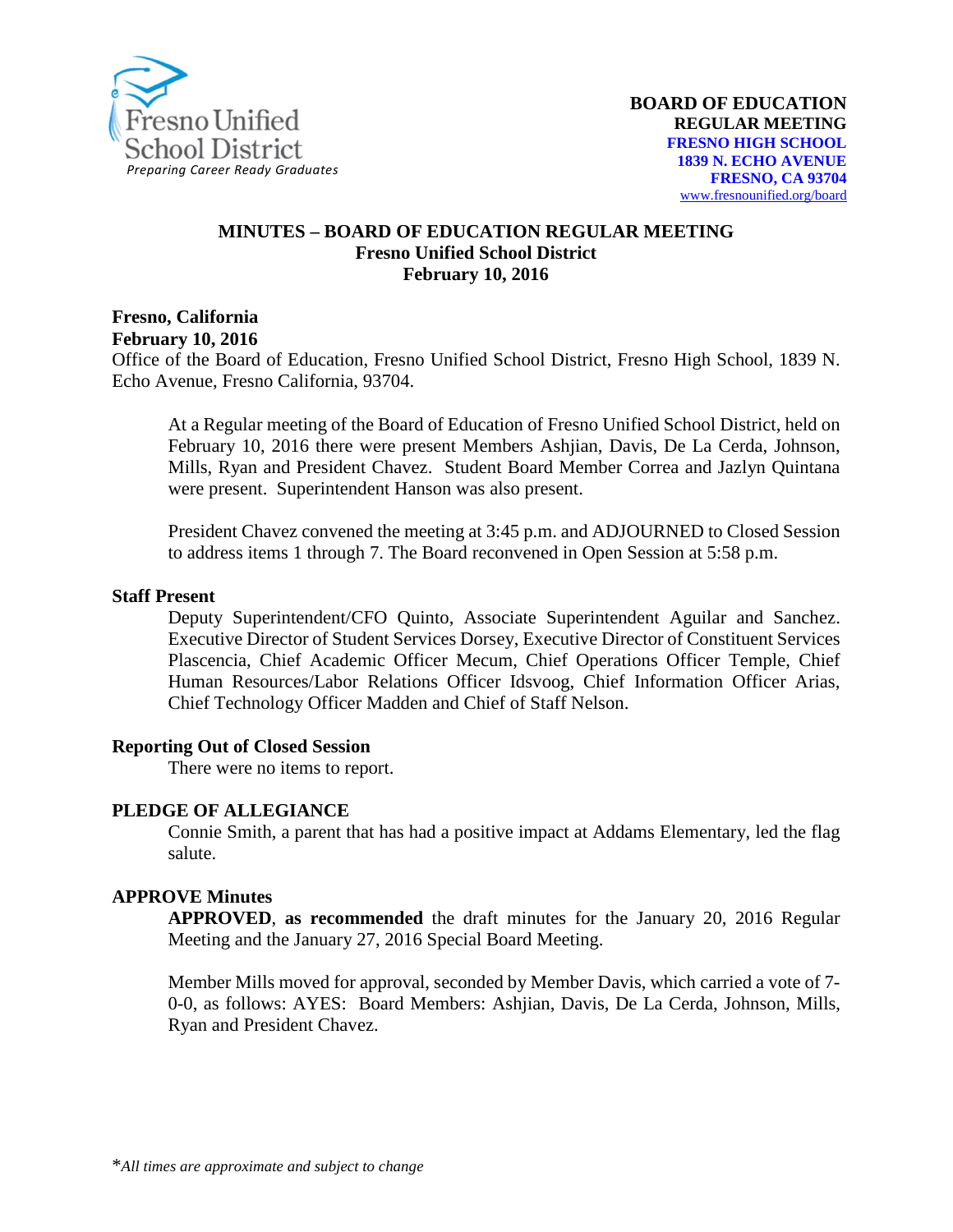### **ADOPT Resolution Recognizing the Month of February 2016 as Career and Technical Education Month**

**Adopted as recommended,** Fresno Unified would like to highlight the accomplishments of the thousands of students participating in Career and Technical Education programs across the district and recognize the dedication and leadership of the many teachers and staff that are helping connect students to the world of work and develop the character and competencies for workplace success.

Member Davis moved for approval, seconded by Member Ryan, which carried a roll call vote of 9-0-0, as follows: AYES: Student Board Members: Correa and Quintana, Board Members: Ashjian, Davis, De La Cerda, Johnson, Mills, Ryan and President Chavez.

## **HEAR Reports from Student Board Representatives**

Student Board Representatives President Eddie Lopez, Vice President Leobardo Aguirre-Encinas and Secretary Misael Campos provided comments/reports from the Student Advisory Board Representative meeting hosted by Design Science High School. Members De La Cerda and Mills attended their meeting. Student Board Representative Leobardo Aguirre-Encinas acknowledged the student ambassadors from Copper Academy Middle School who shared highlights of various Cooper school activities and experiences.

## **HEAR Report from Superintendent**

- A recap of the January 27 campaign launch of **I Am Ready**. Superintendent Hanson shared that school sites and the community should be seeing posters and ads highlighting the stories of students, staff, parents and community members who are doing their part to help students reach our goal of 100% graduation rate. Superintendent Hanson directed the community to learn more by visiting the district website at [www.fresnounified.org.](http://www.fresnounified.org/)
- Superintendent Hanson announced that the [Fresno Unified Scholarship Fund](https://www.fresnou.org/Pages/fusd-scholarship.aspx) is now accepting scholarship applications through April 11. Applications are available through high school counselors and on our website. Last year we awarded 42 students for a total of \$57,000 and we hope to do more this year.
- Superintendent Hanson provided a prelude to the evening's budget presentation sharing that there have been 56 engagement meetings and feedback has been received from more than 1,500 individuals. The District has also collected nearly 2,000 survey responses. Superintendent Hanson thanked the community for taking the time to attend the meetings and provide feedback on how to best support our youth.
- Superintendent Hanson went on to announce the next 10 designated elementary schools for the 2016-17 school year - Olmos, Greenburg, Aynesworth, Kirk, Wilson, Roeding, Wolters, Erickson, Ewing and Wishon. Joining 30 other schools who have already implemented the school improvement model, where schools receive an additional 30 minutes of instructional time each day as teachers gain additional professional learning time and an approximate 10% salary increase.
- Superintendent Hanson thanked Darrin Person, Angie Barfield and the entire DPI team for organizing and hosting yesterday's Fresno Unified African American Student Leadership and Educational conference. The event brought more than 800 African American students together for a day of inspiration with keynote speakers, workshops and a college and career fair.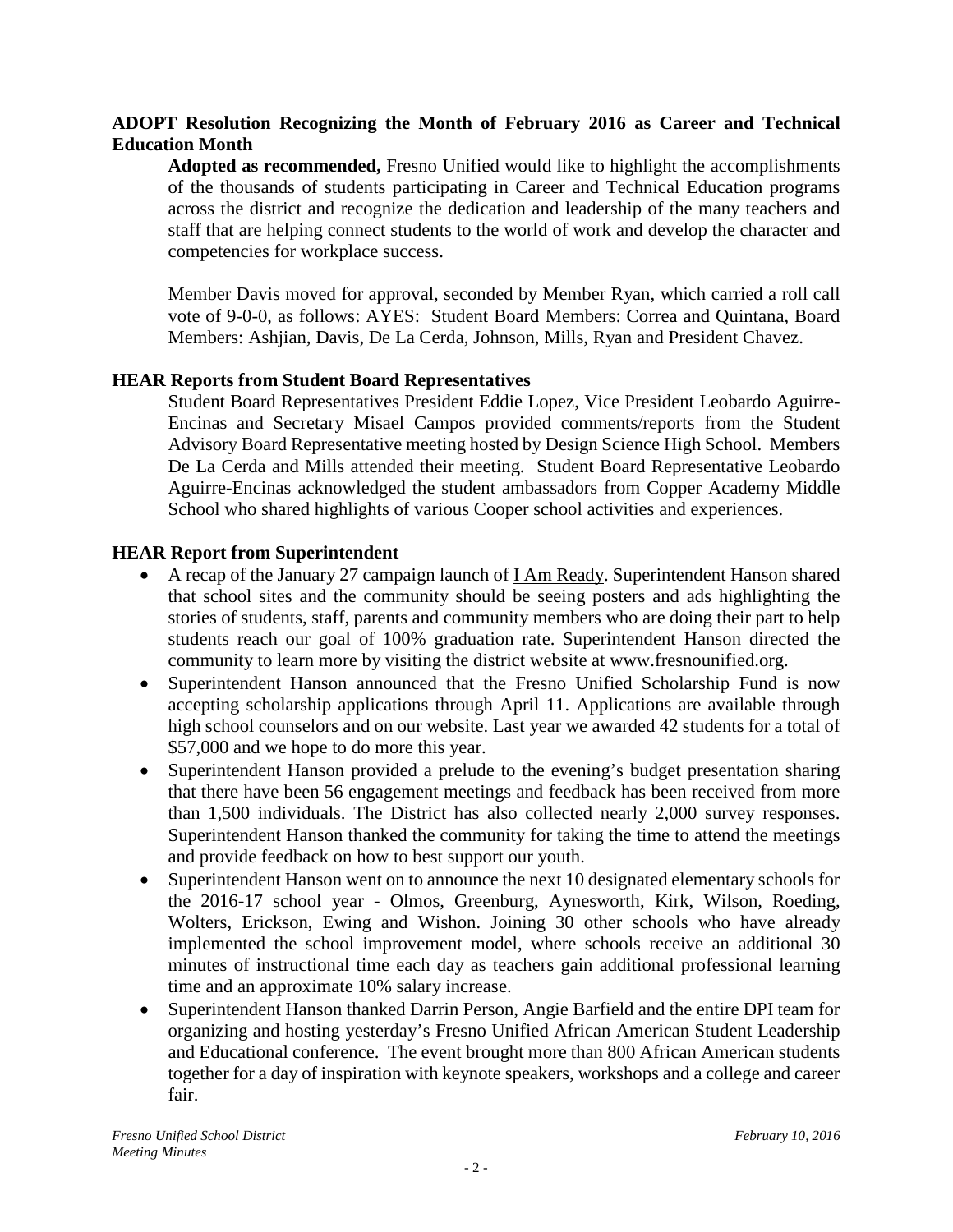On a motion by Member Ryan, seconded by Member De La Cerda, the consent agenda, exclusive of agenda item: A-6, and A-10 which were pulled for further discussion, was approved on a roll call vote of 8-0-1 as follows: Student Board Members: Correa and Quintana, Members Davis, De La Cerda, Johnson, Mills, Ryan and President Chavez. *Member Ashjian was absent for the vote.*

# **A. CONSENT AGENDA**

## **A-1, APPROVE Personnel List APPROVED**, **as recommended** the Personnel List, Appendix A, as submitted.

- **A-2, ADOPT Findings of Fact and Recommendations of District Administrative Board ADOPTED, as recommended** the Findings of Fact and Recommendations of District Administrative Panels resulting from hearings on expulsion and readmittance cases conducted during the period since the January 20, 2016, Regular Board meeting.
- **A-3, ADOPT Resolution No. 15-19, Establishment of a New Fund – Cafeteria Special Reserve Revenue Fund and Close Enterprise Fund ADOPTED, as recommended** No. 15-19 to close Enterprise Fund (Fund 610) and open a new Cafeteria Special Reserve Fund (Fund 130) in accordance with the California School Accounting Manual.
- **A-4, APPROVE Grant Award and ADOPT Resolution 15-03 Related to State of California Drought Response Outreach Program for Schools (DROPS)**

**APPROVED**, **as recommended** a grant award of up to \$1,946,418 for the Drought Response Outreach Program for Schools (DROPS), and Resolution 15-03 (in the Board binders) that authorizes signature authority and allows the district to enter into an agreement with the state for the grant. Funding is provided through the State Water Resources Control Board. The grant will allow Fresno Unified to develop and install low impact development strategies for stormwater pollution reduction, retention, and use or recharge. The grant award is pending and adoption of the resolution is required to continue the project planning process.

## **A-5, APPROVE Agreement with Demsey, Filliger & Associates for Actuarial Consulting Services**

**APPROVED**, **as recommended** a renewal agreement with Demsey, Filliger & Associates to provide actuarial consulting services related to the Health, Risk Management, Workers' Compensation and Defined Benefits Internal Service Funds. This agreement is effective February 11, 2016 through December 31, 2018.

**A-6, APPROVE Independent Contractor Services Agreement with Fresno County Office of Education and Fresno Arts Council and Accept Donation from Farber Family APPROVED**, **as recommended** Murray and Francine Farber will donate \$100,000 to fund a theater arts project that will partner Fresno Unified School District with Fresno County Office of Education, Fresno Arts Council, Roosevelt School of the Arts, Fresno City College, and Fresno State University. This theatre arts project aligns with the Any Given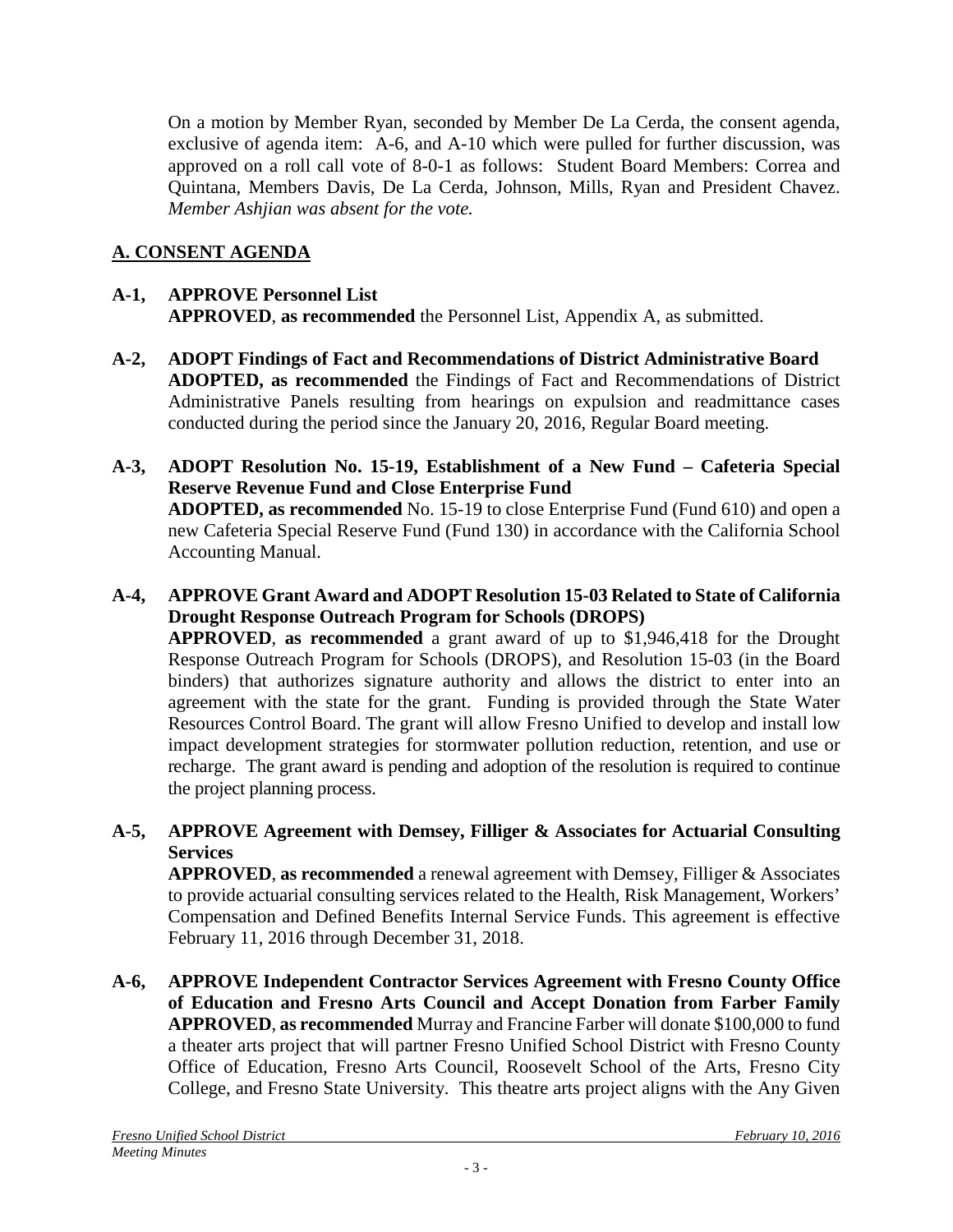Child partnership with Fresno County Office of Education, the City of Fresno, and The Kennedy Center to provide common arts experiences throughout the district.

**Member Davis** – Publicly thank the Farber's for their generosity and their compassion to share their resources with Fresno Unified's children and community.

For the record comments were made by staff member Catherine Aujero and Community Members Mr. and Mrs. Farber in support of this item.

Member Davis moved for approval, seconded by Member Mills, which carried a vote of 6- 0-1, as follows: AYES: Board Members: Davis, De La Cerda, Johnson, Mills, Ryan and President Chavez. *Member Ashjian was absent for the vote.*

### **A-7, APPROVE First Addendum to Independent Contractor Services Agreement with Fuel Education, LLC**

**APPROVED**, **as recommended** an addendum with Fuel Education, LLC in the amount of \$226,750. This vendor will provide speech/language services to students as required by Individualized Education Programs (IEPs). The term of the agreement commenced on July 1, 2015 and will end on June 30, 2016.

### **A-8, APPROVE Addendum #1 Extending the Agreement for Confidential Data Exchange Between Fresno Unified School District and Transforming Education, A Program of the National Center on Time and Learning**

**APPROVED**, **as recommended** an addendum to the August 2014 Board approved agreement for the confidential data exchange between Fresno Unified School District and Transforming Education. Addendum #1 extends the original agreement through the end of the 2016 calendar year.

## **A-9, APPROVE a Contract with Panorama Inc. for Survey Online Administration and Reporting Services**

**APPROVED**, **as recommended** a contract for Panorama Inc. to provide support to the Fresno Unified School District survey initiatives relating to the CORE waiver entered into by Fresno Unified and five other public school districts in California. Pursuant to this Agreement, the contractor will support online student, staff, and family survey programs for the district, including survey administration and reporting.

## **A-10, APPROVE Bid 16-14, Addicott Elementary School Modernization**

**APPROVED**, **as recommended** Bid 16-14 for the modernization of Addicott Elementary School, which serves students with special needs. The project will remodel and add fully accessible restrooms in each of the eight classrooms. The modernization also includes a functional skills student kitchen; new room focused on motor skills; fencing the entire campus and installing automatic exit gate for safety and security; improvements to the bus zone; new heating and air conditioning system; and expansion of therapeutic walking paths. The request for bids was lawfully advertised on December 9, 2015. Notifications were sent to ninety-four (94) vendors and four (4) construction trade publications, and the district received six (6) responses.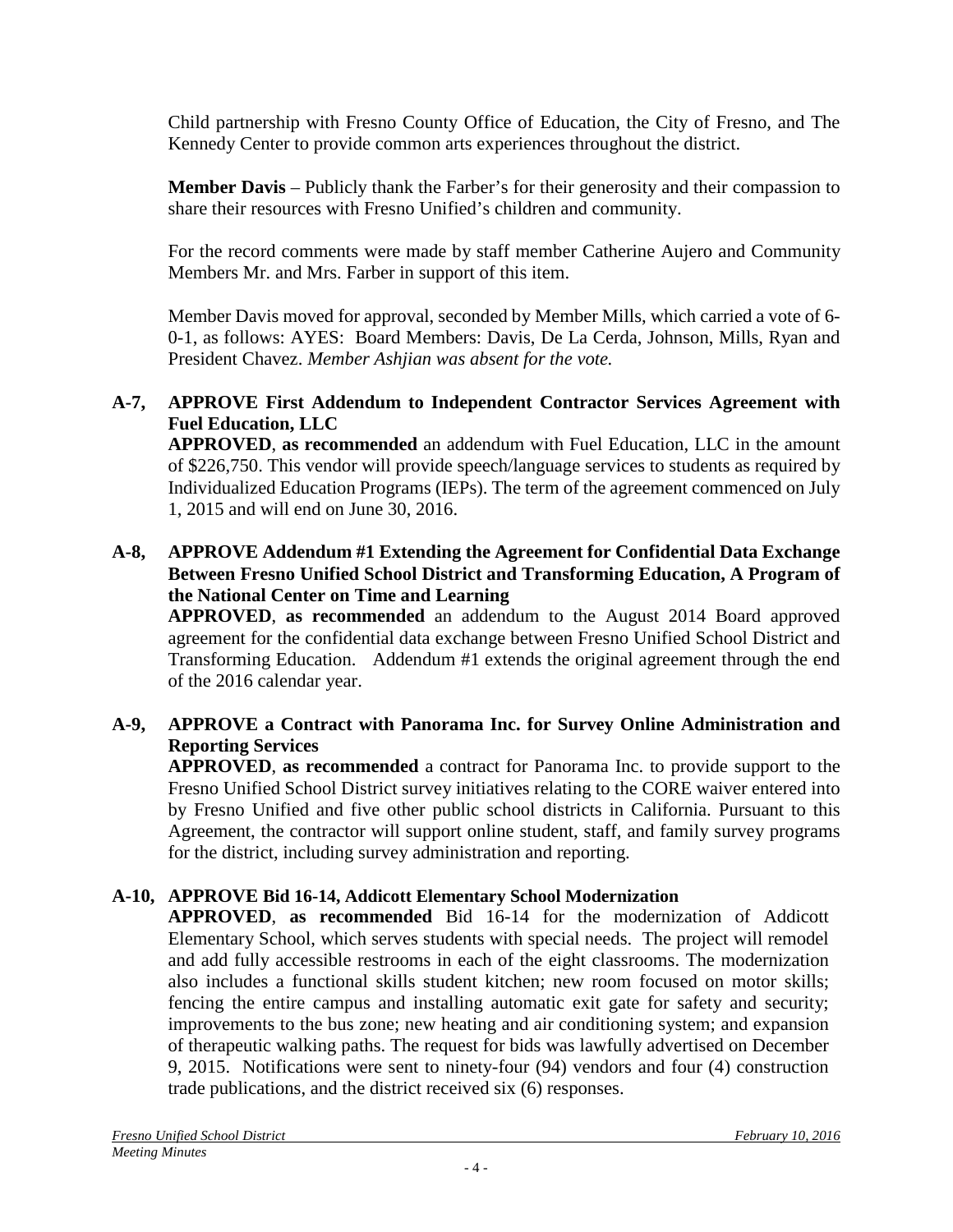Mark Wilson Construction, Inc. (Fresno, California) \$2,530,869

**Member Davis** – I am in support of this item. I see an Addicott teacher here and I bet he is wondering when this project will be completed.

**Karin Temple** – This project is planned to be complete this summer, so the students and teachers can move in August.

**Shaun Albert** – Thanked the board for having the bid item for Addicott Elementary School Modernization on the agenda. This is just the beginning of rebuilding the much needed facilities and hopefully the programs as well. Addicott currently does not have a developmentally appropriate curriculum for its students. We need assessments that gauge students developmental levels, developmental appropriate curriculum, and equal amounts of quality training for all Special Education staff.

**Member De La Cerda** – You are right on target Mr. Albert. We always need to modernize, change and develop, especially with those that are our most fragile, special and needy in our district. As we move forward with our Special Ed children and all our children in our district we will look at change and supports in developing our Special Education programs.

Member Davis moved for approval, seconded by Member De La Cerda, which carried a vote of 7-0-0, as follows: AYES: Board Members: Ashjian, Davis, De La Cerda, Johnson, Mills, Ryan and President Chavez.

#### **END OF CONSENT AGENDA (ROLL CALL VOTE)**

## **UNSCHEDULED ORAL COMMUNICATIONS**

**Tish Rice** – Spoke about FTA and the number of supporters who came to the board meeting to show their support, and their desire to have negotiations settled.

**Shydae Garcia, Draquari McGhee, and Michael Brown –** Members of Californians for Justice, they spoke about the purpose of their organization to encourage the youth to have a voice. They spoke about their recent Community LCAP Review Session and the report card that was given to Fresno Unified. Fresno Unified received a C grade. We can do better. There needs to be more accountability to evaluate effectiveness of fund allocation and management.

## **B. CONFERENCE/DISCUSSION AGENDA**

## **6:00 P.M.**

## **B-11, PRESENT and DISCUSS the 2016/17 Strategic Budget Development**

**PRESENTED and DISCUSSED** At the January 20, 2016 Board of Education meeting, the 2016/17 Governor's Proposed Budget and the District's preliminary strategic budget development was discussed. On February 10, 2016, staff and the Board will continue budget development discussions.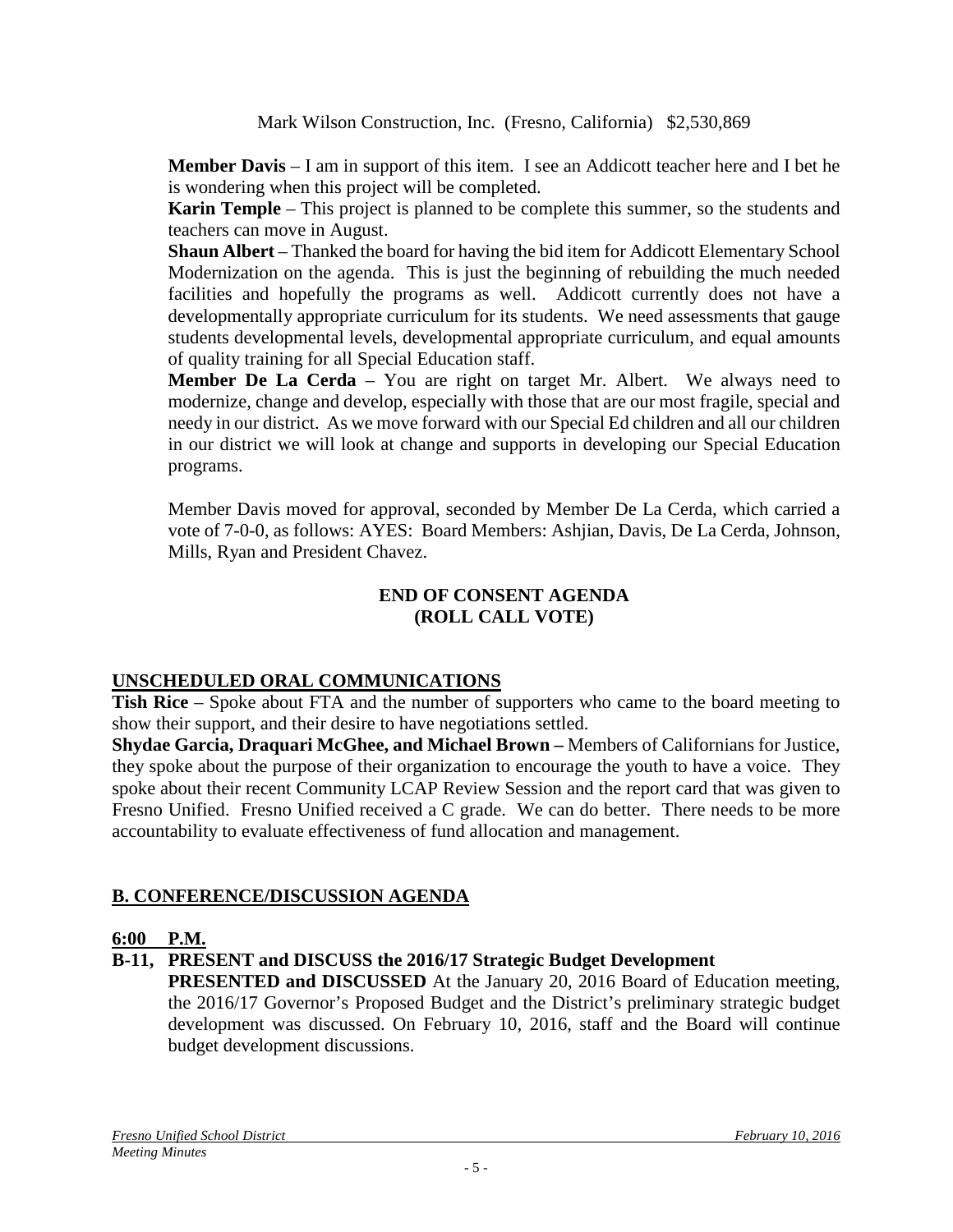### Presentation by Deputy Superintendent Ruth F. Quinto and Robert Miyashiro, School Services of California

An opportunity was provided to hear questions/concerns from members of the board and staff was available to respond

**Member Ashjian** – Are you saying that when it goes down that they are not selling and they are not getting their capital gains? You are saying the basis that they bought on is extremely low, it went up, they sold and they are paying the capital gains.

**Robert Miyashiro** – The market was considerably higher in the summer, when the market is moving some people are taking gains and some are taking losses. The level at which the Department of Finance put its forecast together for 2016/17 that market was trending at \$17,500. We could be receiving gains now as it is traded down but for the next 18 months, the forecast goes out for the next fiscal year, and they now have a different reality in front of them then when they put the budget together. I think that there is some downside risks that there is less capital gains to be had when the market is already down to \$16,000.

**Member Ashjian** – At the worst time it dropped four billion dollars in thirty days?

**Robert Miyashiro** – Capital gains revenues to the State General Fund back in the recession dropped from \$9 billion to \$4 billion, a \$5 billion drop in a single year.

**Member Ashjian** – To us that looks like it is about \$30 million.

**Robert Miyashiro** – There is a piece which I didn't get to walk all the way through. The state revenues drive the proposition 98 guarantee, that guarantee would drop and then within that guarantee, your funding provided by the LCFF would drop. In Ms. Quinto's slide it showed the statewide level \$2.8 billion dollars for LCFF funding statewide. That number could significantly come down as the mechanics of the revenue drop, prop 98 drop falls forward.

**Member Ashjian** – I appreciate your caution but the reality is no one has a magic ball to look into the future. We realize that it can't keep going at the pace that it has been going. It has doubled in the last 5-6 years. I take a bit of pause that we are tying it to the current negotiations in what we are doing with our teachers. I don't know if those two need to be tied together. I don't think we negotiate with the teacher because of a possible forecast.

**Robert Miyashiro** – You will see an official number come from administration in mid-May. I am here to just provide a bit of information that we now have available, which was not there in mid-December, about what we might expect in mid-May. There certainly is no reason to act before that because that will be the last juncture officially for what the budget will propose and what the legislature will enact.

**Member Ryan** – Thank you for coming to talk with us and this is something that I hadn't even thought of. I have been concerned about the stock market but I have been mainly concerned about harbingers of recession. I really do appreciate you pointing out to us, that we don't need to have a recession for our income to drop precipitously. When it comes to budgeting we can't look years and years out, we have to have that revenue if we give an increase to employees. That is a permanent increase, which is something where we have to come up with that money year after year. If this scenario should continue to play out, with just a drop in the stock market, with the one per centers not making the capital gains and paying the taxes that they normally do, that triggers the 98 and all the other things. That is something that school boards need to be aware of. Not just looking for a recession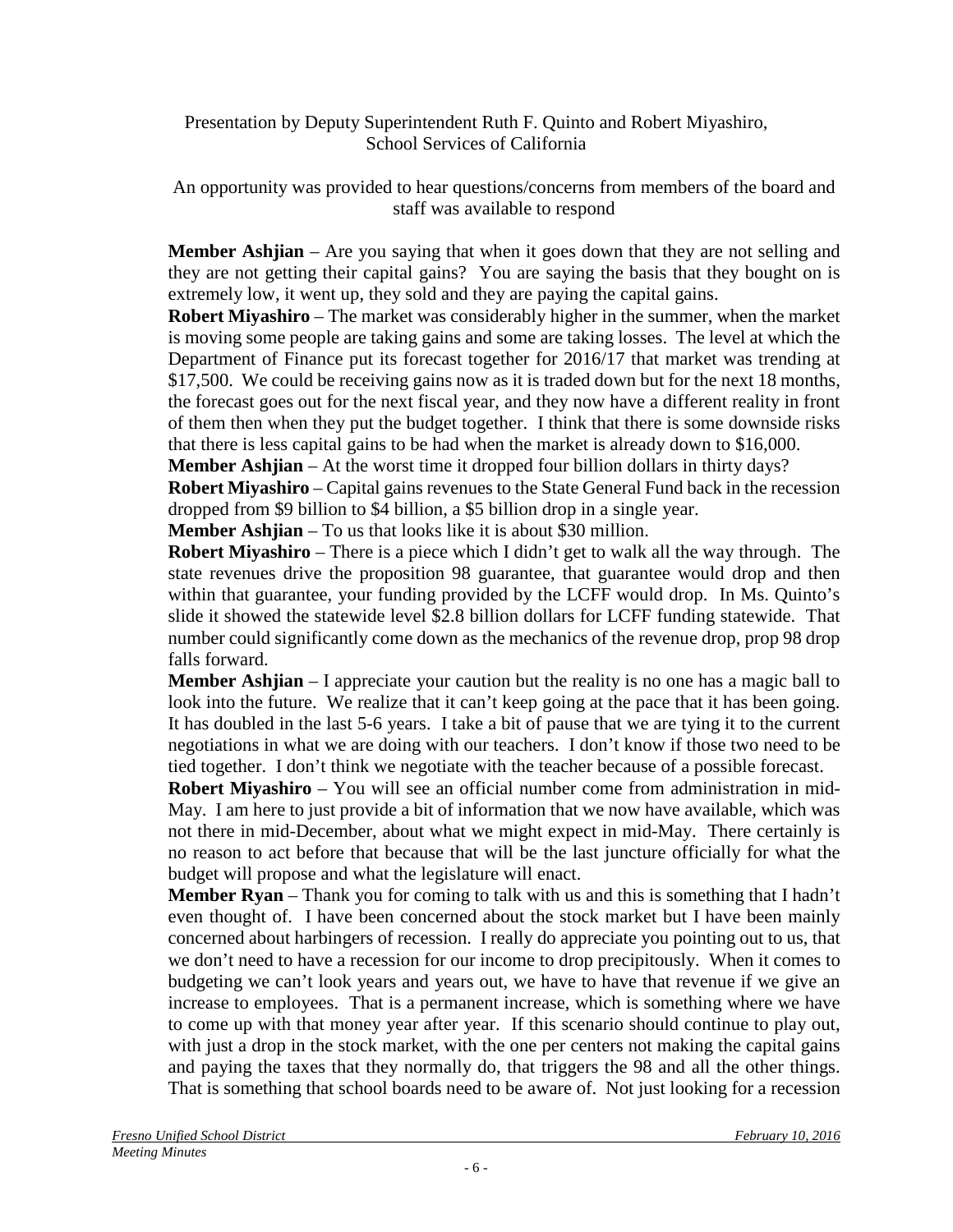but looking for this drop also. Our revenues could drop considerably. We have payroll to come up and dangerously low reserves as far as I am concerned.

**Member De La Cerda** – Thank you for coming and providing us this information. It is a word of caution as we serve on this board. One of the things we are tasked to do is to ensure we have the money set aside, and whatever potential events that could occur and make it more difficult for us. As I watch the stock market and looking at gas prices, I was wondering about the ripple effect that it has on our district.

**Robert Miyashiro** – Oil prices, gas prices, a year and a half ago oil was trading at about \$100 a barrel when it dropped below the \$50 a barrel range, people thought that would rebound soon and be back to above a \$100 a barrel. Some prices are trading at even below \$30.00 a barrel and that all translates into lower gas prices as well. It is difficult to figure out the net effect of this because at one level consumers of energy are seeing some savings, which leads to more disposal income, we feel better off. At the same time a large portion of the overall national economy is tied into the oil extraction, exploration, transportation industries and those industries are seeing significant losses, job layoffs in that sector. The net effect in at least your terms is tough to determine. One would expect over the long term that cheap oil and cheap gas is a net benefit but in your terms we have not seen much of a benefit.

**Member De La Cerda** – Having been here on the board I recognize that one of my jobs is to look at the numbers and to look at the budget. We know eventually there will be a downturn. There is a possibility that we will dry up funding wise. I would say we need to move cautiously in whatever direction we plan in moving when it comes to our funding.

**Member Davis** – In the twelve years that I have been on the board, nine of them have been in the red. When you say Governors budget it means the State of California, and our children who live in the State of California depend on so much of the Governor's budget for other things besides education. As a board I have learned to be very mindful of that, if we don't watch our money kids get hit twice as bad. It is very prudent for us to watch the green and the red and to not get carried away with it. When you have lived through nine red years you don't want to go back to that.

**Member Mills** – I would have expected to receive a comprehensive report on the LCAP meetings before receiving any recommendations. I don't recall receiving that comprehensive LCAP report. We are required by law to hold those meetings and we are required to consider that input in making recommendations and decisions. It is hard to do that when we don't have the report. I did ask for the information on the meetings held in the Fresno High region and I did receive those, and I would make a couple of comments in respect to that. According to the information that I received, the first item on the list was a request from the community meeting for lower class sizes. At least at the high school level according to the feedback that was given to me. The three main points from the students were real world career classes, maintenance of the facilities (specifically the bathrooms) and the impact of the disruptive students in the classroom. I am mentioning this because it is important that we focus on the feedback from the LCAP meetings. I am also looking at the staffing ratio with respect to custodians. I understand wanting to do staffing ratio by square footage but I don't think that is the only factor that we can look at. To bring it to a simple example, if you have a 3000 square foot home and I am the only one living in that home the custodial needs there are fairly minimum for one person, but if the identical home next door to me had two parents four kids and a lot of activity you are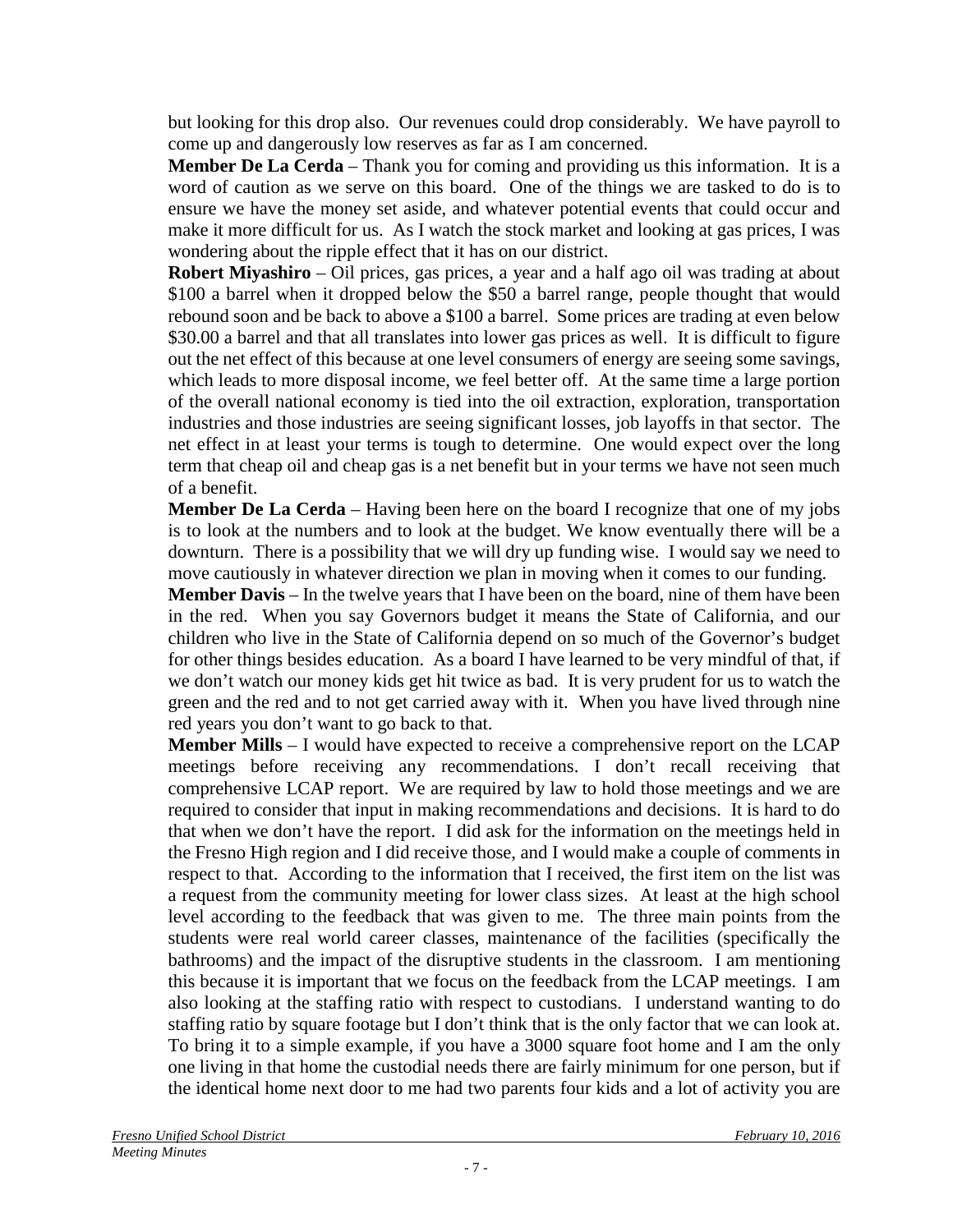going to have a greater need even though you have the same 3000 square foot home. When I look at the differences in our comprehensives high schools, Hoover has about 1700 students and is much larger than Fresno High so the square footage at Fresno High is lower but we have about 700 more students. The facilities that we have are getting a greater use, it also has community use on the weekends as well, which has increased the need for custodians. I don't think we can look at it in just square footage we need to look at it with the number of students and community use. In regards to the one-time funds allocations, I would like to know how the priorities were determined. We have had several conversations over the past year about facility needs in our district and I have heard at some community and parent events, that when we hold them in our multi-purpose rooms we have no air conditioning. We have many schools throughout our district in that situation. We have had conversations about one-time funds and how that would be an investment, that would affect every region. I have not received one bit of feedback from a single parent about access to bathrooms for a preschooler or kindergartener. I have received feedback about the uncomfortable situation we have for our students and community at some of our multipurpose rooms. We have received feedback about other facility needs, such as lack of lighting in some of our parking lots. So I am questioning how the priorities were established to make that recommendation. We also had a facilities needs assessment of our schools that was done several years ago, maybe that needs to be updated.

**Member Ashjian** – I have a question in regards to staffing. The 1/31 is that a goal or is that what we do?

**Jacquie Canfield** – At our high schools we take the enrollment and we divide it by 31 to provide the baseline teachers for the school. The schools then take that information to determine how to utilize those teachers. For our CORE classes we have detailed instructions to ensure we keep those classes under 37 if possible. There are classes that have more than 31 such as our PE classes, and then there are classes that have less than 31 such as our AP classes. Our goal is to have our CORE classes under 37.

**Member Ashjian** – Overall, the ratio for Bullard is 1/31.

**Jacquie Canfield** – Yes, to be clear our teachers teach 5 classes and our students attend 6 classes. That in turn makes the class size go up.

**Member Ashjian** – It just seems when my kids were all going through Bullard the class sizes where closer to 37-38. I don't think I have seen a 31 class but I could be wrong.

**Jacquie Canfield** – My children went to Bullard as well and I can tell you that some were smaller than the 31 and some were larger.

**Member Ashjian** – I am in support of the pools being built but my question is on slide 12 it states *Total Phase 1 Facility Projects: \$14 million*, is that the complete list?

**Ruth Quinto** – Phase one is this budget presentation, the next time we come with the budget it will be phase two. It means this is the first phase of our budget recommendations. **Member Ashjian** – My question is, is there a master list available that we can look at?

**Karin Temple** – Resource allocation recommendations are guided by a variety of planning documents, principals and priorities as well as shifting conditions and circumstances that we find ourselves in as time marches on. We do have for example, our five year deferred maintenance plan the five year rolling list that is providing to the board annually, that prioritizes district needs at every single school that for projects that meet deferred maintenance criteria. We also have, for example, our analysis of portables on elementary school campuses. We also have our high school site specific master plans that where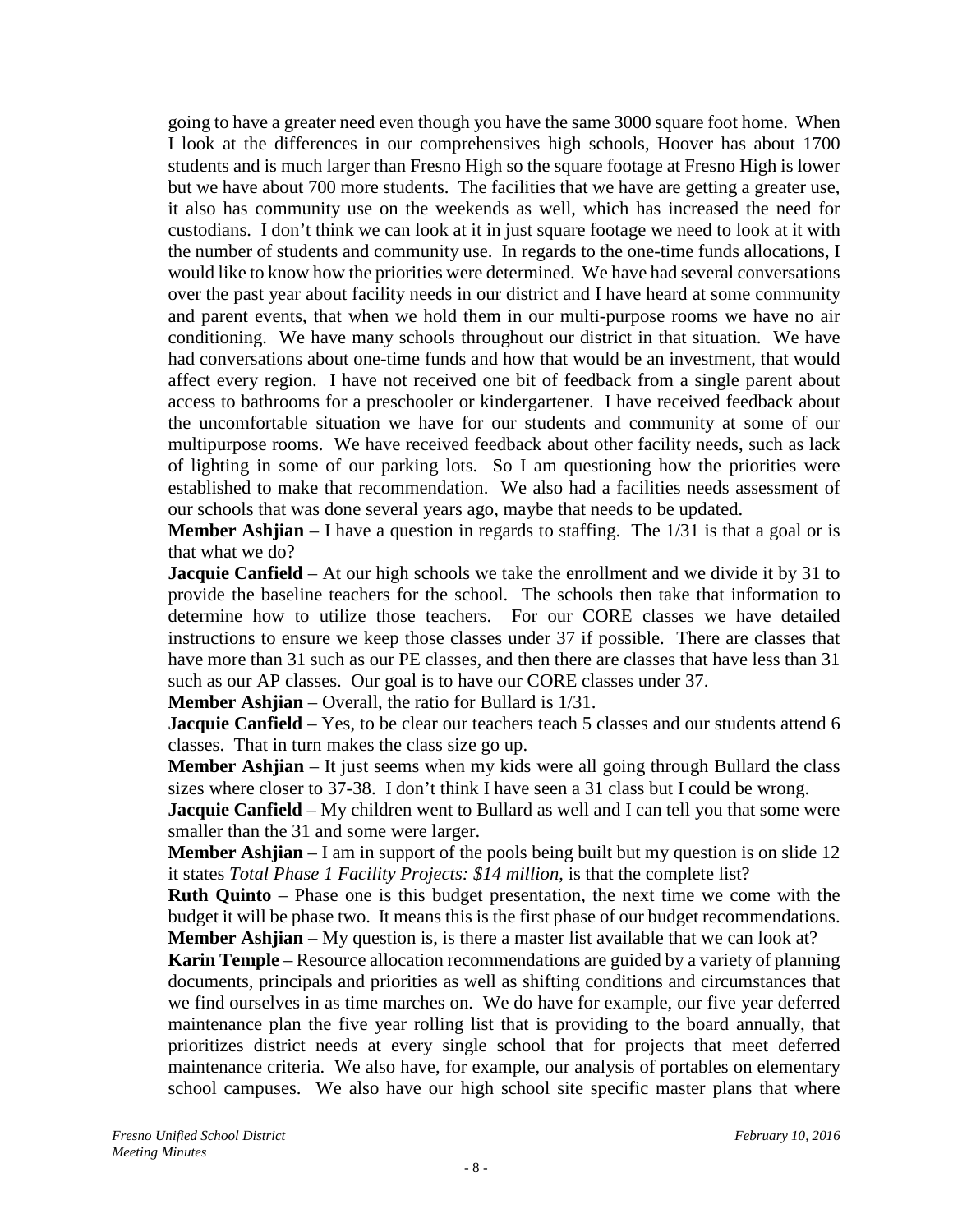approved by the board in 2011 and 2013, those high school site master plans were develop with an architect that was assigned to each high school and worked with a site advisory committee at every high school. Committees consisted of administration, staff and community members. They worked through the long range vision for what they would like their high school to look like in  $15 - 20$  years. Part of those projects came forward under Measure Q priorities however the ones that didn't were in the long range concepts and those are projects that are identified to be done when resources are available.

**Member Ashjian** – For a new guy like me I think it would be beneficial if we had a prioritized list. If we knew where we were on that list, granted conditions change, personally I think I would be better prepared.

**Karin Temple** – Part of the decision process when we make recommendations like this is the amount of resources available. In this case there is a finite amount of resources available, it matches well with the need and we can fulfill this particular need with these resources. At this time we are bringing this recommendation forward as a best use of those resources at this time.

**Member Ashjian** – Is there a master list of risk assessment or need assessment that you can share as a Board Communication to the board as what you foresee in the next five to ten years of the three examples that you gave me?

**Karin Temple** – The annual five year plan will be forth coming in June which is a lengthy report that covers every component of every building system that might possibly fail. In terms of the other types of things we can certainly give you our vision for what we see coming in the next five to ten years. It is always caveated when resources are available.

**Member Ashjian** – I just want to make sure that we do incorporate the responses from the LCAP meetings.

**Member Davis** – I have a question about the Early Learning bathroom access. Isn't there a government code telling us how close we have to have a facility to small children?

**Karin Temple** – There is actually one in the plumbing code, there are some specificities as to restrooms and it has to do with the number of students. That is one of the things we have looked at, our more pressing concern is proximity and some of our younger students sharing restrooms on campuses with older students.

**Member Davis** – There is a government code talking about how close a facility must be to the little people.

**Karin Temple** – We have assessed the schools that have needs and we have been very systematic about going through that.

**Member Davis** – That is not necessarily a parent concern but something we should provide.

**Karin Temple** – We recommend moving forward with these improvements to provide additional restrooms. It is a product of the districts focus on expanding Early Learning. We need to go back and finish that part of the transition.

**Member Ryan** – I received a lot of feedback a couple of years ago when we were starting our pre-K and TK programs. The problems was the access. The little ones were far away from the bathrooms. I received a lot of feedback from teachers who were concerned because they couldn't leave the class to take the child to the restroom and when given permission to go to the restroom the child would be out of their view. I would be very much in favor in building the restrooms for the young children. I want to bring up the school site allocations. I am in favor of those allocations. We had talked about rewarding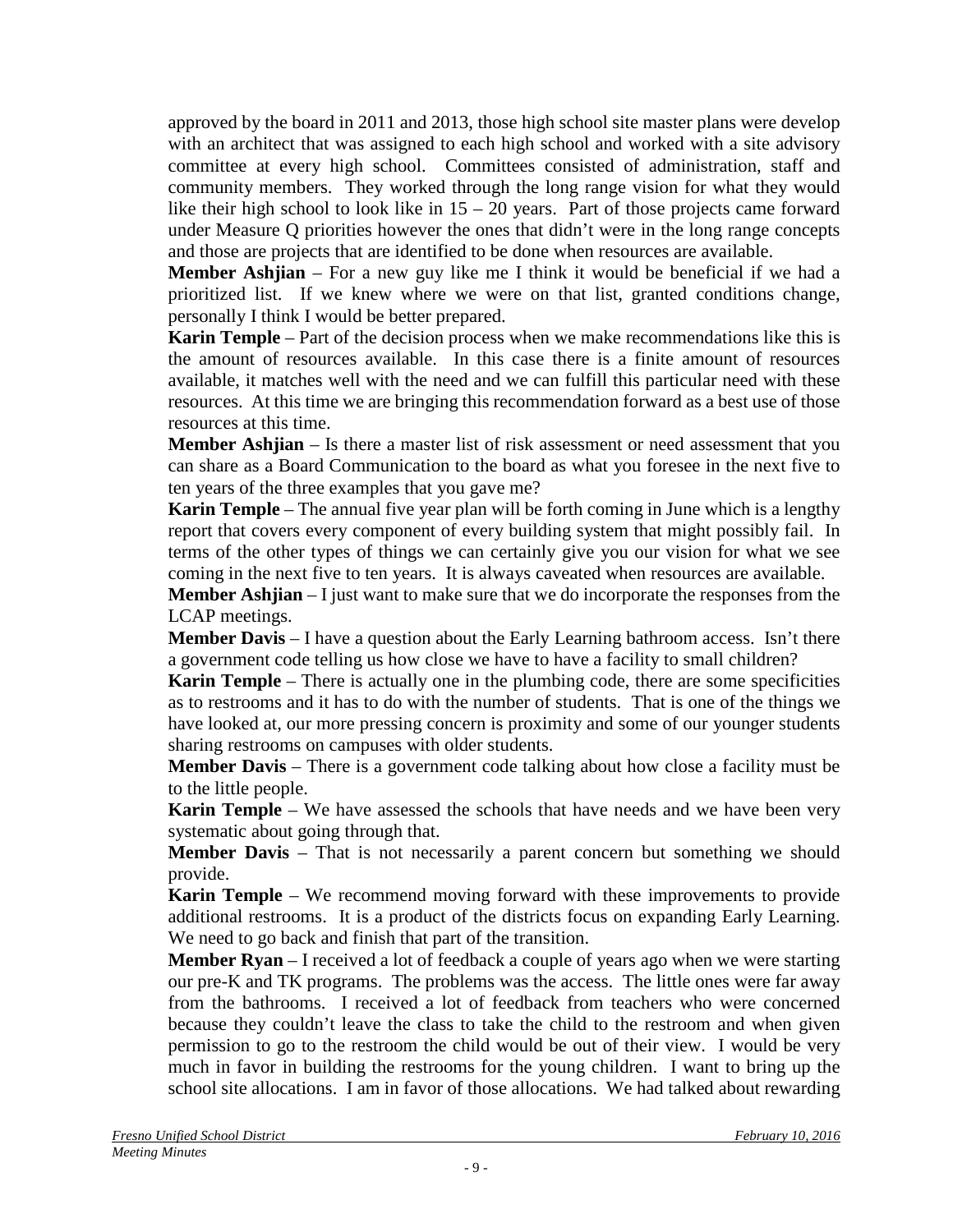schools for good work. I would ask that the Superintendent take a look at that because I don't' know if we are doing that. I think that there are some high performing schools that feel like they are second class citizens. They have to go to other schools and beg for their hand-me-downs. I hope that we can find a better way, they should have to do that, and we should be able to reward schools for doing well.

*No action required on this item.*

A copy of the PowerPoint is available on the district website

## **6:30 P.M.**

#### **B-12, DISCUSS and APPROVE the Naming of Hoover High School Aquatic Center DISCUSSED and APPROVED,** Hoover High School requested public input in naming their new aquatic center. Per Board Policy 7310, Hoover High School, with support from the District's Communication office engaged in community outreach collecting nominations October 1-30, 2015. Feedback opportunities were provided via surveys, social media, school and district websites, school newsletters, emails and Building Futures. Fiscal impact: There is no fiscal impact to the district. Contact person: Miguel Arias, telephone 457-3652.

## Presentation by Principal, Rebecca Wheeler

An opportunity was provided to hear questions/concerns from members of the board and staff was available to respond

**Member Ryan –** Hoover High School has developed a tradition, when we were going to name the baseball field there were two coaches that stood out, Froese and Hanna. To their credit each of them said if they were selected they would turn it down. So we were going to have no names. We ended up naming the baseball field Froese-Hanna field and everyone was pleased with the selection. Along those lines we have a similar situation with the aquatic center. While we have tremendous respect for the young women who was a swimmer and teacher at Hoover and died at a very early age of cancer we will certainly find a way to honor her name and contributions. There were two coaches Hammel and Giffen who were the coaches who really built the aquatics program. We all suffered under old pools, leaky pools with cracks on the bottom cutting people's feet, kids playing water polo scrunched under them so they would get cut on the bottom. Through all of the hardship these coaches built the program taught kids and really excited them. With the way the votes panned out there were 116 votes for the combination 16 for one individual 12 for the other for a total of 144. My recommendation for the Hoover Aquatic Center is to be a combination name of Hammel and Giffen.

Member Ryan moved for approval, seconded by Member De La Cerda, which carried a vote of 7-0-0, as follows: AYES: Board Members: Ashjian, Davis, De La Cerda, Johnson, Mills, Ryan and President Chavez.